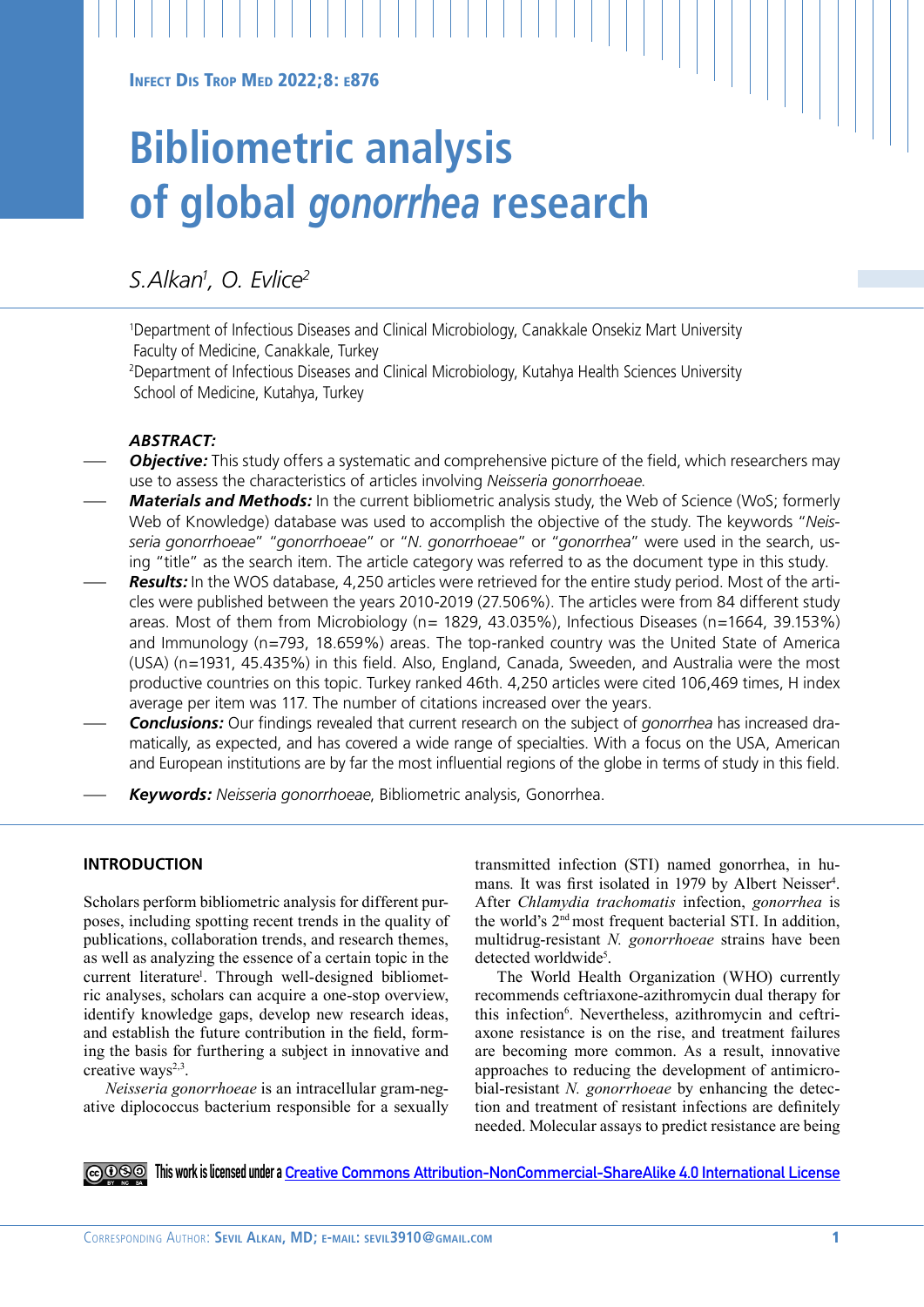developed, greater doses of ceftriaxone are being used, older antibiotics are being repurposed, and newer antibiotics are being developed. Furthermore, due to the cross-protectivity of the *N. meningitidis* vaccine, the opportunity to produce a vaccine for *N. gonorrhoeae* has resurfaced in recent years, employing a range of techniques and targets. Despite tremendous advances, there is still substantial effort to be done internationally to prevent antimicrobial-resistant *N. gonorrhoeae*5,7.

This study provides a systematic and comprehensive picture of the field that researchers can use to evaluate the characteristics of articles on gonorrhea.

## **MATERIALS AND METHODS**

#### **Database**

In the current study, the Web of Science (WoS; formerly Web of Knowledge) database was used to accomplish the objective of the study. The WOS database provides subscribers with access to a number of databases that give detailed citation data for a variety of academic areas. It was created by the Institute for Scientific Information (ISI) in the first place. Clarivate (formerly Thomson Reuters' Intellectual Property and Science unit) currently owns it. Originally created by the Institute for Scientific Information (ISI), the service is now maintained by Clarivate Analytics. Six online databases make up the WOS Core Collection; [*Social Sciences Citation Index* (SSCI), *Science Citation Index Expanded* (SCIE), *Emerging Sources Citation Index* (ESCI), *Arts & Humanities Citation Index* (A&HCI or AHCI), *Book Citation Index* (BCI) and *Conference Proceedings*  Citation Index (CPCI)]<sup>8</sup>.

This database has two search options: a simple search and an advanced search, which allows you to create complicated and extensive search queries to achieve your goal with high validity. Consumers can access terms in titles, abstracts, journal/authors names, and affiliations in this database.

The keywords "*Neisseria gonorrhoeae*" or "gonorrhea" or "*N. gonorrhoeae*" were used in the search, using "title" as the search item. The article category was referred to as the document type in this study.

The search time range was up to December 31, 2021, which was the maximum time range of the WOS database. Finally, the collected literature was carefully reviewed for relevance to the current article's research.

#### **Mapping**

To visualize collaboration networks and keywords, the VOSviewer 1.6.18 for the Microsoft Windows systems program was used. We created co-occurrence networks from the obtained publications' bibliographic metadata.

#### **RESULTS**

#### **General Information, Countries, Affiliations**

Throughout the whole study period, the WOS database yielded 4250 articles on gonorrhea. Most of the articles were published between the years 2010-2019 (27.506%) (Figure 1).

The articles were mostly written in English (96.682%). French (1.388%), German (0.8%), and Spanish (0.471%) were the other most preferred languages. 2161 (50.847%) of the articles were published as Open Access (OA).

The articles were from 84 different study areas. Most of them from Microbiology (n= 1829, 43.035%), Infectious Diseases (n=1664, 39.153%) and Immunology (n=793, 18.659%) areas (Table 1).

Most of the articles were published in the SCI-EX-PANDED indexed journals (Table 2).

The top-ranked country was the USA (n=1931, 45.435%) in this field. Also, England, Canada, Sweeden, and Australia were the most productive countries on this topic. Turkey ranked 46<sup>th</sup> (Table 3).



**Figure 1.** The number of articles according to time periods.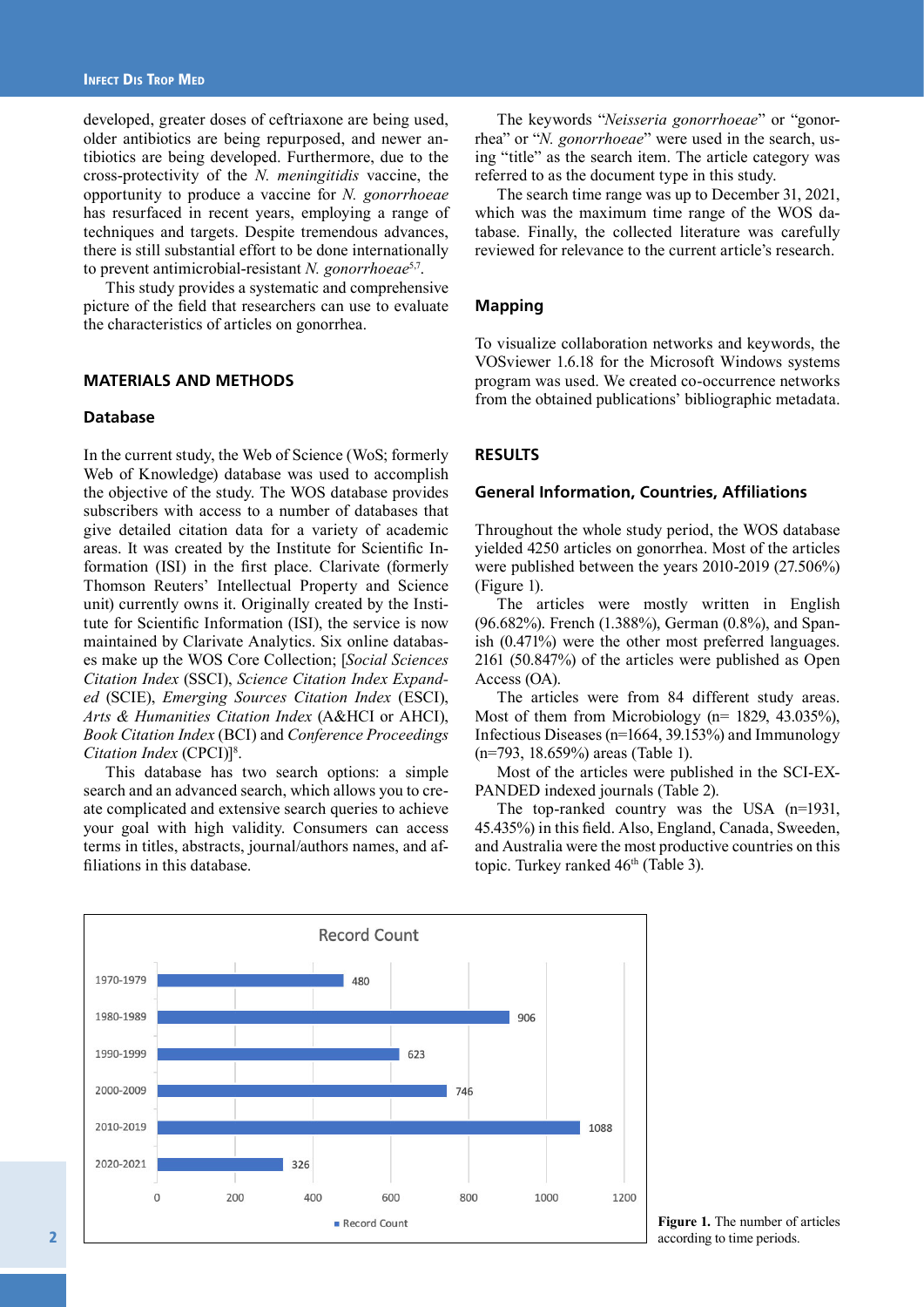**Table 1***.* Top 10 research areas of the articles.

| The WOS categories                          | Record<br>Count | $%$ of<br>4.250 |
|---------------------------------------------|-----------------|-----------------|
| Microbiology                                | 1829            | 43.035          |
| <b>Infectious Diseases</b>                  | 1664            | 39.153          |
| Immunology                                  | 793             | 18.659          |
| Pharmacology Pharmacy                       | 461             | 10.847          |
| <b>Biochemistry Molecular Biology</b>       | 348             | 8.188           |
| Public Environmental Occupational<br>Health | 290             | 6.824           |
| Medicine General Internal                   | 187             | 4.400           |
| Dermatology                                 | 176             | 4.141           |
| <b>Obstetrics Gynecology</b>                | 123             | 2.894           |
| Multidisciplinary Sciences                  | 116             | 2.729           |

\*Showing 10 out of 84 entries.

**Table 2***.* The articles according to Web of Science Index.

| The WOS Index       | Record<br>Count | $%$ of<br>4.250 |
|---------------------|-----------------|-----------------|
| <b>SCI-EXPANDED</b> | 4126            | 97.082          |
| <b>SSCI</b>         | 139             | 3.271           |
| <b>ESCI</b>         | 74              | 1.741           |
| <b>CPCI-S</b>       | 56              | 1.318           |
| <b>BKCI-S</b>       | 36              | 0.847           |
| IС                  | 3               | 0.071           |
|                     |                 |                 |

*\*Social Sciences Citation Index* (SSCI)*, Science Citation Index Expanded* (SCIE)*, Emerging Sources Citation Index* (ESCI)*, Arts & Humanities Citation Index* (A&HCI *or* AHCI)*, Book Citation Index*  (BCI) *and Conference Proceedings Citation Index* (CPCI).

**Table 3***.* Top 15 countries.

| <b>Countries/Regions</b>  | Record<br>Count | $%$ of<br>4.250 |
|---------------------------|-----------------|-----------------|
| USA                       | 1931            | 45.435          |
| England                   | 488             | 11.482          |
| Canada                    | 330             | 7.765           |
| Sweden                    | 288             | 6.776           |
| Australia                 | 242             | 5.694           |
| Germany                   | 151             | 3.553           |
| Peoples Republic of China | 138             | 3.247           |
| Japan                     | 130             | 3.059           |
| France                    | 121             | 2.847           |
| Netherlands               | 118             | 2.776           |
| India                     | 93              | 2.188           |
| South Africa              | 68              | 1.600           |
| Belgium                   | 62              | 1.459           |
| Norway                    | 62              | 1.459           |
| Scotland                  | 61              | 1.435           |

48 record(s) (1.129%) do not contain data in the field being analyzed.

2.426 articles (57.082%) of the articles did not have a funder sponsor. The United States Department Of Health and Human Services (24.824 %) funded most of the studies (Table 4).

**Table 4***.* Distrubition of main funding agencies.

| <b>Funding Agencies</b>                                      | Record<br>Count | $%$ of<br>4.250 |
|--------------------------------------------------------------|-----------------|-----------------|
| United States Department<br>of Health Human Services         | 1055            | 24.824          |
| National Institutes<br>of Health USA                         | 990             | 23.294          |
| National Institute of Allergy<br><b>Infectious Diseases</b>  | 855             | 20.118          |
| European Commission                                          | 108             | 2.541           |
| National Institute of General<br><b>Medical Sciences</b>     | 105             | 2.471           |
| Wellcome Trust                                               | 63              | 1.482           |
| National Health And Medical<br>Research Council of Australia | 61              | 1.435           |
| National Center For Research<br>Resources                    | 60              | 1.412           |
| Centers For Disease Control<br>Prevention USA                | 55              | 1.294           |
| United States Public<br><b>Health Service</b>                | 55              | 1.294           |

\*Showing 10 out of 1.217 entries.

The University of North Carolina and the Centers For Disease Control Prevention (CDC) were the lead affiliations on *gonorrhea* research (Table 5).

The authors who published most of the articles on gonorrhea were Magnus Unemo (n=168, 3.953), William M. Shafer (n=85, 2%), and H. Steven Seifert (n=74, 1741). Most of the articles were published in the 'Sexually Transmitted Diseases' and 'Infection and Immunity' journals (Table 6).

# **Citing Analysis**

4.250 articles were cited 106,469 times, H index average per item was 117. The number of citations increased over the years (Figure 2).

The top cited articles, the average and total number of citations were given in Table 7.

**Table 5***.* Distrubition of main funding agencies.

| <b>Affiliations</b>              | Record<br>Count | $%$ of<br>4.250 |
|----------------------------------|-----------------|-----------------|
| University of North Carolina     | 248             | 6.964           |
| Centers for Disease Control      |                 |                 |
| Prevention, USA                  | 244             | 5.741           |
| University of California System  | 170             | 4.000           |
| Orebro University                | 165             | 3.882           |
| University of Washington         | 128             | 3.012           |
| University of Washington Seattle | 128             | 3.012           |
| US Department Veterans Affairs   | 122.            | 2.871           |
| Veterans Health Administration   | 122.            | 2.871           |
| <b>Emory University</b>          | 114             | 2.682           |

Showing 10 out of 2.826 entries; 49 record(s) (1.153%) do not contain data in the field being analyzed.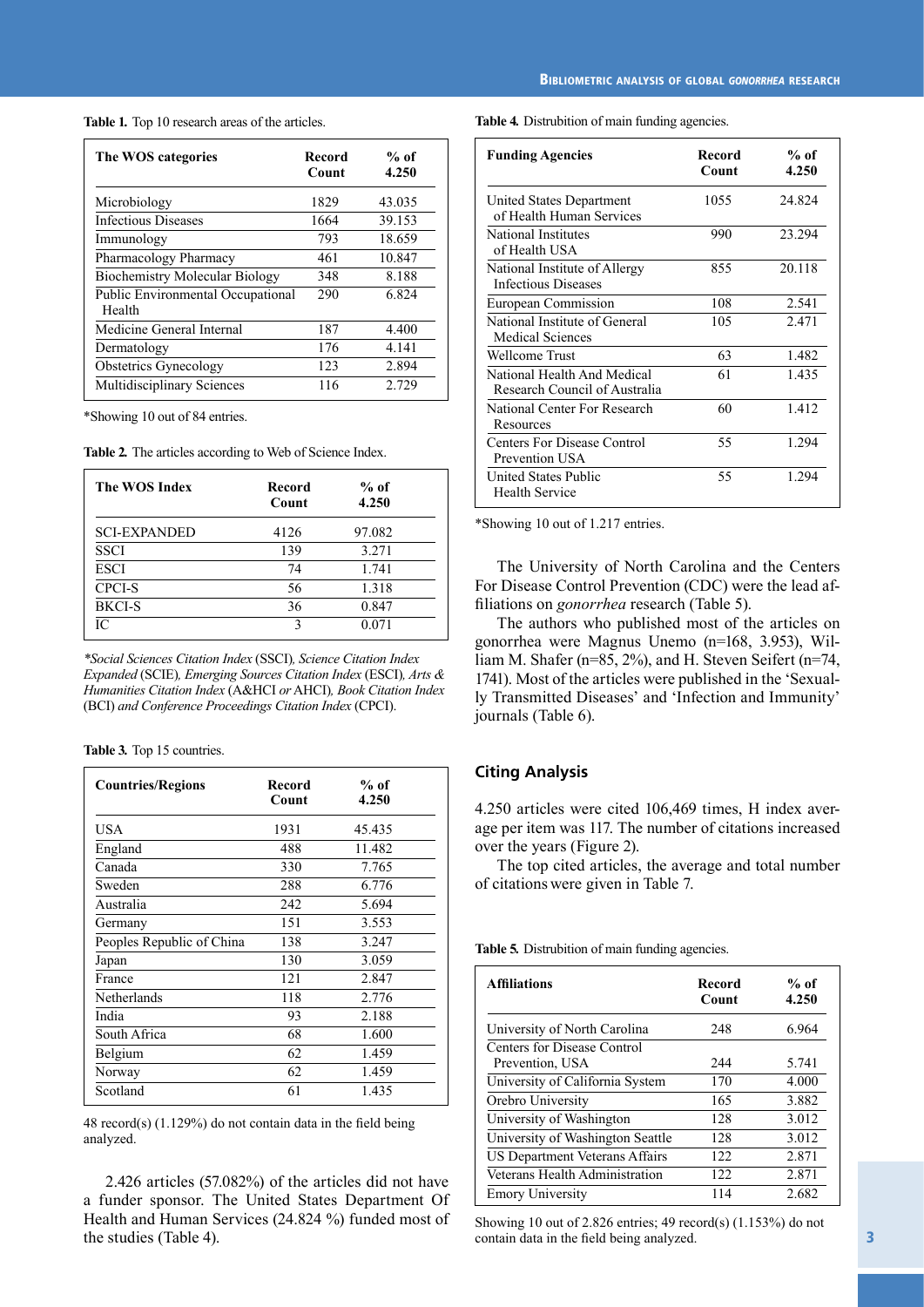**Table 6***.* Distrubition of main funding agencies.

| <b>Journals</b>                        | Record<br>Count | $%$ of<br>4.250 |
|----------------------------------------|-----------------|-----------------|
| <b>Sexually Transmitted Diseases</b>   | 331             | 7.788           |
| Infect Immun                           | 286             | 6.729           |
| J Clin Microbiol                       | 258             | 6.071           |
| Antimicrob Agents Chemother            | 191             | 4.494           |
| J Bacteriol                            | 188             | 4.424           |
| J Antimicrob Chemother                 | 144             | 3.388           |
| Br J Vener Dis                         | 119             | 2.800           |
| J Infect Dis                           | 115             | 2.706           |
| <b>Sexually Transmitted Infections</b> | 102             | 2.400           |
| Mol Microbiol                          | 97              | 2.282           |

\*Showing 10 out of 621 entries.

#### **Mapping**

The mapping of the authors minimum 25 documents were given in Figure 3. The mapping of the collabaraitons between top affiliations were given in Figure 4.

### **DISCUSSION**

*Gonorrhea* is a highly prevalent disease, particularly among young people between the ages of 15 and 24 in the USA and globally. The most comprehensive picture of STIs in the USA to date comes from the CDC. According to the CDC data, over 20% of the USA population – or one for every five persons – had an STI on almost any particular day in 2018, with STIs costing the American healthcare system approximately \$16 billion in healthcare costs alone. *Gonorrhea* infection is also the second-leading cause of STIs<sup>20</sup>.

The importance of research in a country's development and advancement cannot be overstated. The

publication of an investigator's project allows the knowledge to be shared with the scientific community, and original publications allow investigators to communicate their scientific observations. Publications are frequently used to assess the success of research projects. In recent years, there has been a rise in interest in developing scientific metrics that might assist with the analysis of study results<sup>9</sup>. This study aims to make a systematic and comprehensive picture of the articles on gonorrhea. No similar bibliometric study on the *gonorrhea* topic was found in the published literature. The articles regarding *gonorrhea* in English were collected from the WoS database between 1970 and 2021 for statistical and bibliometric analysis. After text mining operations, effective organizations, authors, and countries on the *gonorrhea* topic were shown using graphs. Figures were also used to depict the distribution of publication numbers according to the number of authors and the change in publication numbers over time from 1970 to 2021. The top cited articles in this field were listed in a table at the conclusion of the data analysis.

The WOS database is a commonly used bibliometric database that provides free output for visualization or mapping using various visualization programs. In this study, we also used visualization or mapping technologies.

The USA  $(n=1931, 45.435%)$  like in prior bibliometric analysis $2^{1-23}$  has by far the most publications on *gonorrhea* research. Also, the most productive countries on this topic were England, Canada, Sweden, and Australia. In addition, developed countries were in the first place. This may be due to both advanced scientific activities and the high number of reported cases of *gonorrhea* in these developed countries. Furthermore, the vast majority of the most referenced publications are from American or European institutions, with only a few from other continents. The University of North Carolina (USA) and CDC (USA) have published most of the articles.



Figure 2. The number of articles and citations over the years.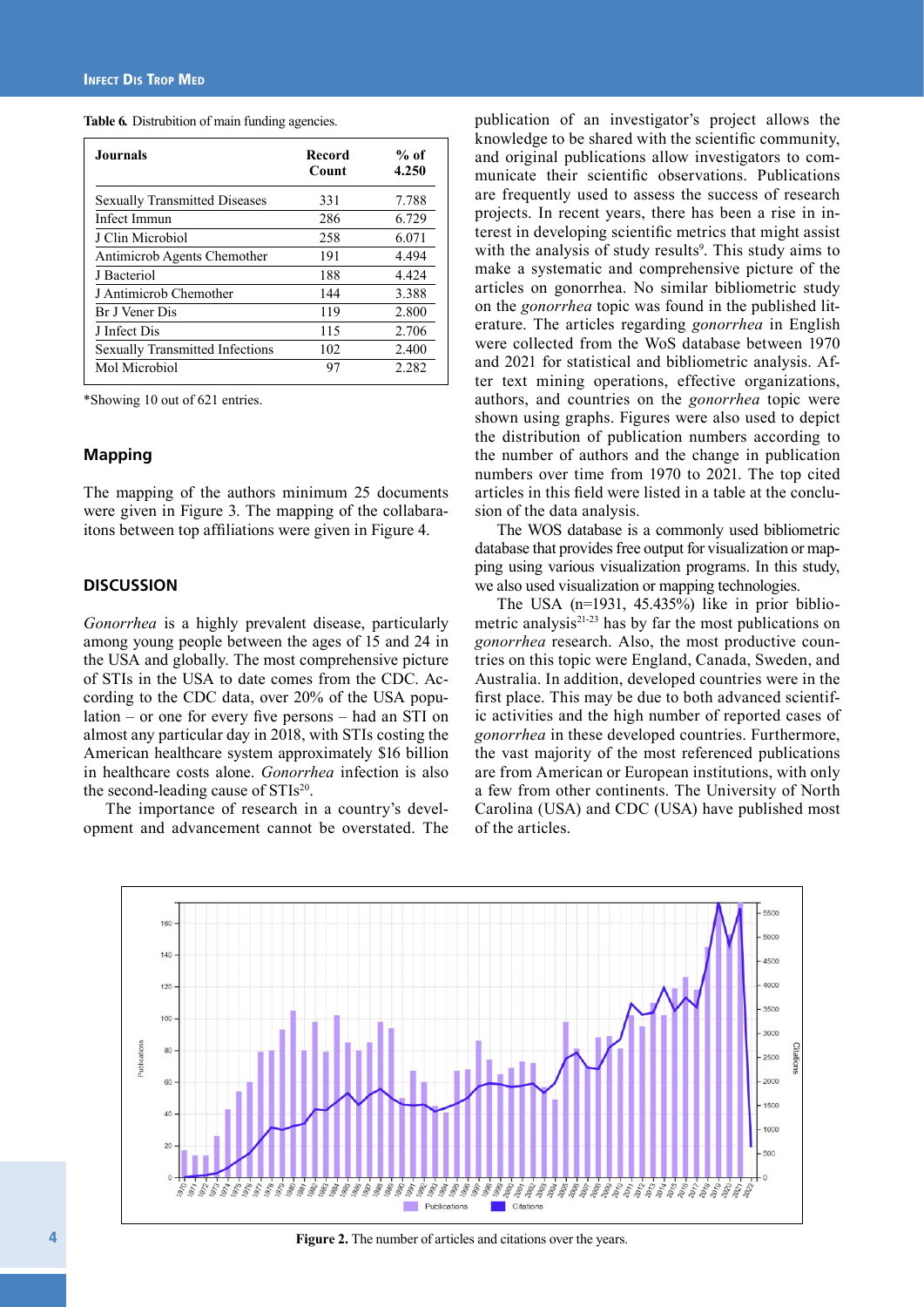Table 7. Top cited articles, the avarage and total number of citations<sup>10-19</sup>.

| Author, Article, Year, Journal, Reference number                                                                                                                                                                                                                                                                                  | <b>Average citations</b><br>per year | <b>Total</b> |
|-----------------------------------------------------------------------------------------------------------------------------------------------------------------------------------------------------------------------------------------------------------------------------------------------------------------------------------|--------------------------------------|--------------|
| Pohlner J, Halter R, Beyreuther K, Meyer TF. Gene structure and extracellular<br>secretion of Neisseria gonorrhoeae IgA protease. Nature 1987; 325: 458-462.                                                                                                                                                                      | 14.86                                | 535          |
| Ohnishi M, Golparian D, Shimuta K, Saika T, Hoshina S, Iwasaku K, Nakayama S, Kitawaki<br>J, Unemo M. Is Neisseria gonorrhoeae initiating a future era of untreatable gonorrhea?:<br>detailed characterization of the first strain with high-level resistance to ceftriaxone.<br>Antimicrob Agents Chemother 2011; 55: 3538-3545. | 38.58                                | 463          |
| Unemo M, Golparian D, Nicholas R, Ohnishi M, Gallay A, Sednaoui P. High-level cefixime-and<br>ceftriaxone-resistant Neisseria gonorrhoeae in France: novel penA mosaic allele in a successful<br>international clone causes treatment failure. Antimicrob Agents Chemother 2012; 56: 1273-1280.                                   | 38.91                                | 428          |
| Stern A, Brown M, Nickel P, Meyer TF. Opacity genes in Neisseria gonorrhoeae: control<br>of phase and antigenic variation. Cell 1986; 47: 61-71.                                                                                                                                                                                  | 9.22                                 | 341          |
| Brotman RM, Klebanoff MA, Nansel TR, Yu KF, Andrews WW, Zhang J, et al. Bacterial vaginosis<br>assessed by gram stain and diminished colonization resistance to incident gonococcal, chlamydial,<br>and trichomonal genital infection. J Infect Dis 2010; 202: 1907-1915.                                                         | 16.4                                 | 328          |
| Ram S, Sharma AK, Simpson SD, Gulati S, McQuillen DP, Pangburn MK, et al. A novel sialic<br>acid binding site on factor H mediates serum resistance of sialylated Neisseria gonorrhoeae.<br>J Exp Med 1998; 187: 743-752.                                                                                                         | 12.56                                | 314          |
| Penicillinase-producing Neisseria gonorrhoeae. Lancet 1976; 2: 793.                                                                                                                                                                                                                                                               | 6.66                                 | 313          |
| Shafer WM, Qu X, Waring AJ, Lehrer RI. Modulation of Neisseria gonorrhoeae susceptibility<br>to vertebrate antibacterial peptides due to a member of the resistance/nodulation/division efflux<br>pump family. Proc Natl Acad Sci U S A 1998; 95: 1829-1833.                                                                      | 12.44                                | 311          |
| Goodman SD, Scocca JJ. Identification and arrangement of the DNA sequence recognized in<br>specific transformation of Neisseria gonorrhoeae. Proc Natl Acad Sci U S A 1988; 85: 6982-6986.                                                                                                                                        | 8.34                                 | 292          |
| Poole K. Efflux-mediated resistance to fluoroquinolones in gram-negative bacteria.<br>Antimicrob Agents Chemother 2000; 44: 2233-2241.                                                                                                                                                                                            | 10.21                                | 286          |

The times cited count is used to determine the H-index value, which is based on a list of articles ranked in descending order. An index of h indicates that there are h papers in the collection, each of which has been cited at least H times. The H-index is calculated using the number of years of your product subscription and the time period you choose. Items that are not included in your subscription will be excluded from the calculation<sup>24</sup>. The number of articles and citations has increased numerically over the years.

# **LIMITATIONS**

However, there are some limitations to this research. Some articles may have been missing and the number of citations was overestimated because the data were gathered from a single database (WOS), although the authors believe this is improbable. The content analyses were not enough implemented.

# **CONCLUSIONS**

To the author's knowledge, this is the first study to assess *gonorrhea* research with the bibliometric method. Our findings revealed that current research on the subject of *gonorrhea* has increased dramatically, as expect-

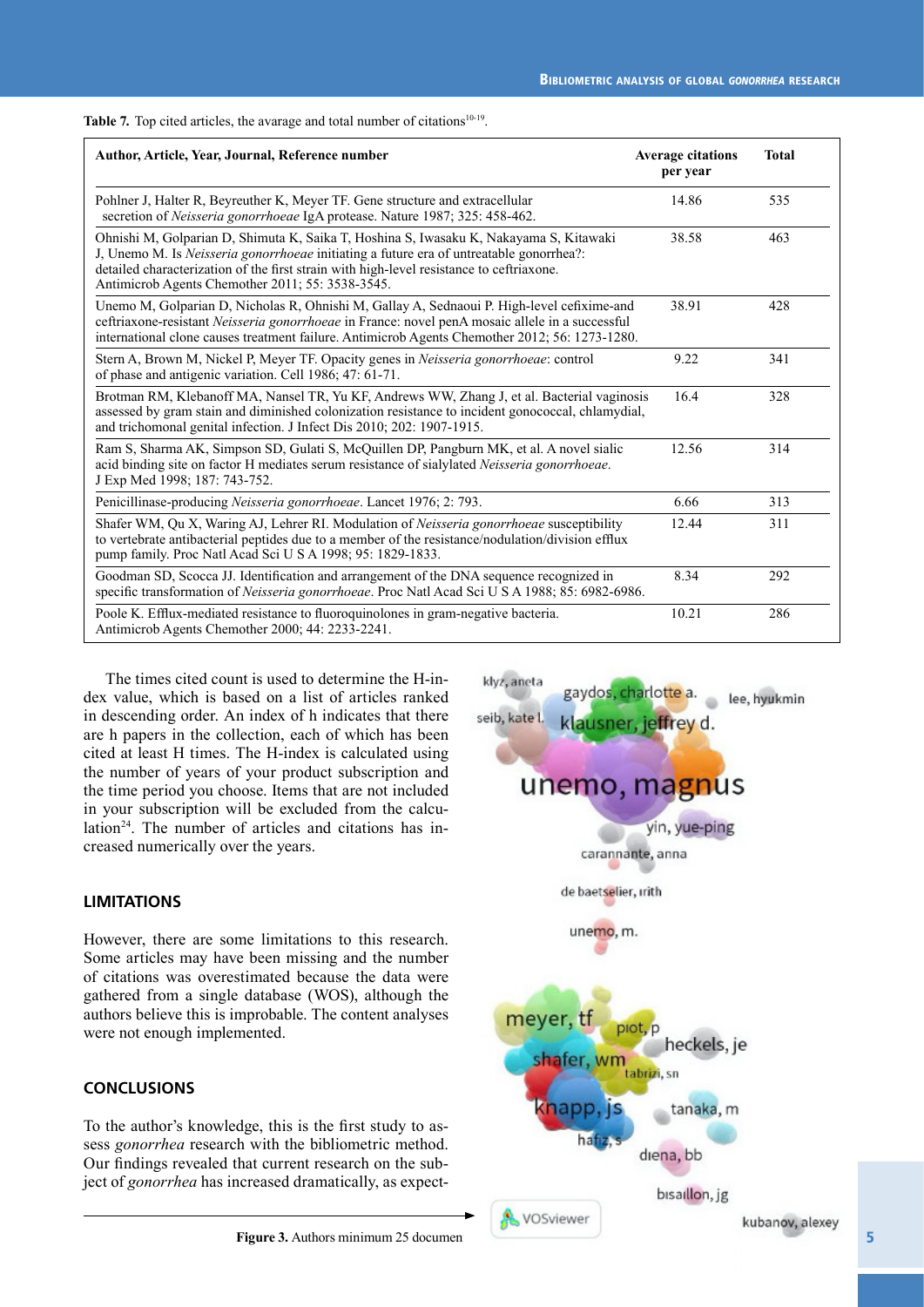

**Figure 4.** Collabaraitons between top affiliations.

ed, and has covered a wide range of specialties. With a focus on the United States, American and European institutions are by far the most significant in terms of research on this topic.

#### **Conflıcts of Interest:**

No conflict of interest was declared by the authors.

#### **Ethical Consideration:**

As there is no human or animal involvement in most bibliometric investigations, no ethical approval was necessary.

#### **Informed consent:**

Informed consent was not was necessary as it is a document analysis study.

#### **Availability of Data and Materials:**

Data were retrieved from Web of Science bibliometric database. We used Çanakkale Onsekiz Mart University's online library and digital resources to access information.

**Funding:** 

None.

**AUTHOR CONTRIBUTIONS:** Authors have equal contributions.

#### **ORCID IDs:**

Sevil Alkan: 0000-0003-1944-2477; Oğuz Evlice: 0000-0001-6939-0367

#### **REFERENCES**

- 1. Donthu, N, Kumar S, Mukherjee D, Pandey N, Lim WM. How to conduct bibliometric analysis: An overview and guidelines. J Bus Res 2021; 133: 285-296.
- 2. Zupic I, Čater T. Bibliometric methods in management and organization. Org Res Meth 2015; 18: 429-472.
- 3. Li EY, Liao CH, Yen HR. Co-authorship networks and research impact: A social capital perspective. Research Policy 2013; 42: 1515-1530.
- 4. Ryan KJ; Ray CG, (Edl.) (2004). Sherris Medical Microbiology, 4th ed. McGraw Hill. ISBN 0-8385-8529-9.
- 5. Młynarczyk-Bonikowska B, Majewska A, Malejczyk M, Młynarczyk G, Majewski S. Multiresistant Neisseria gonorrhoeae: a new threat in second decade of the XXI century. Med Microbiol Immunol 2020; 209: 95-108.
- 6. WHO guidelines for the treatment of Neisseria gonorrhoeae. [Access date: 25 February 2022]. https://apps.who.int/iris/ bitstream/handle/10665/246114/9789241549691-eng.pdf
- 7. Willie B, Sweeney EL, Badman SG, Chatfield M, Vallely AJ, Kelly-Hanku A, Whiley DM. The Prevalence of Antimicrobial Resistant Neisseria gonorrhoeae in Papua New Guinea: A Systematic Review and Meta-Analysis. Int J Environ Res Public Health 2022; 19: 1520.
- 8. https://tr.wikipedia.org/wiki/Web\_of\_Science. [Access date: 25 February 2022].
- 9. Ramos JM, González-Alcaide G, Bolaños-Pizarro M. Bibliometric analysis of leishmaniasis research in Medline (1945- 2010). Parasit Vectors 2013; 6: 55.
- 10. Pohlner J, Halter R, Beyreuther K, Meyer TF. Gene structure and extracellular secretion of Neisseria gonorrhoeae IgA protease. Nature 1987; 325: 458-462.
- 11. Ohnishi M, Golparian D, Shimuta K, Saika T, Hoshina S, Iwasaku K, Nakayama S, Kitawaki J, Unemo M. Is Neisseria gonorrhoeae initiating a future era of untreatable gonorrhea?: detailed characterization of the first strain with high-level resistance to ceftriaxone. Antimicrob Agents Chemother 2011; 55: 3538-3545.
- 12. Unemo M, Golparian D, Nicholas R, Ohnishi M, Gallay A, Sednaoui P. High-level cefixime- and ceftriaxone-resistant Neisseria gonorrhoeae in France: novel penA mosaic allele in a successful international clone causes treatment failure. Antimicrob Agents Chemother 2012; 56: 1273-1280.
- 13. Stern A, Brown M, Nickel P, Meyer TF. Opacity genes in Neisseria gonorrhoeae: control of phase and antigenic variation. Cell 1986; 47: 61-71.
- 14. Brotman RM, Klebanoff MA, Nansel TR, Yu KF, Andrews WW, Zhang J, Schwebke JR. Bacterial vaginosis assessed by gram stain and diminished colonization resistance to incident gonococcal, chlamydial, and trichomonal genital infection. J Infect Dis 2010; 202: 1907-1915.
- 15. Ram S, Sharma AK, Simpson SD, Gulati S, McQuillen DP, Pangburn MK, Rice PA. A novel sialic acid binding site on factor H mediates serum resistance of sialylated Neisseria gonorrhoeae. J Exp Med 1998; 187: 743-752.